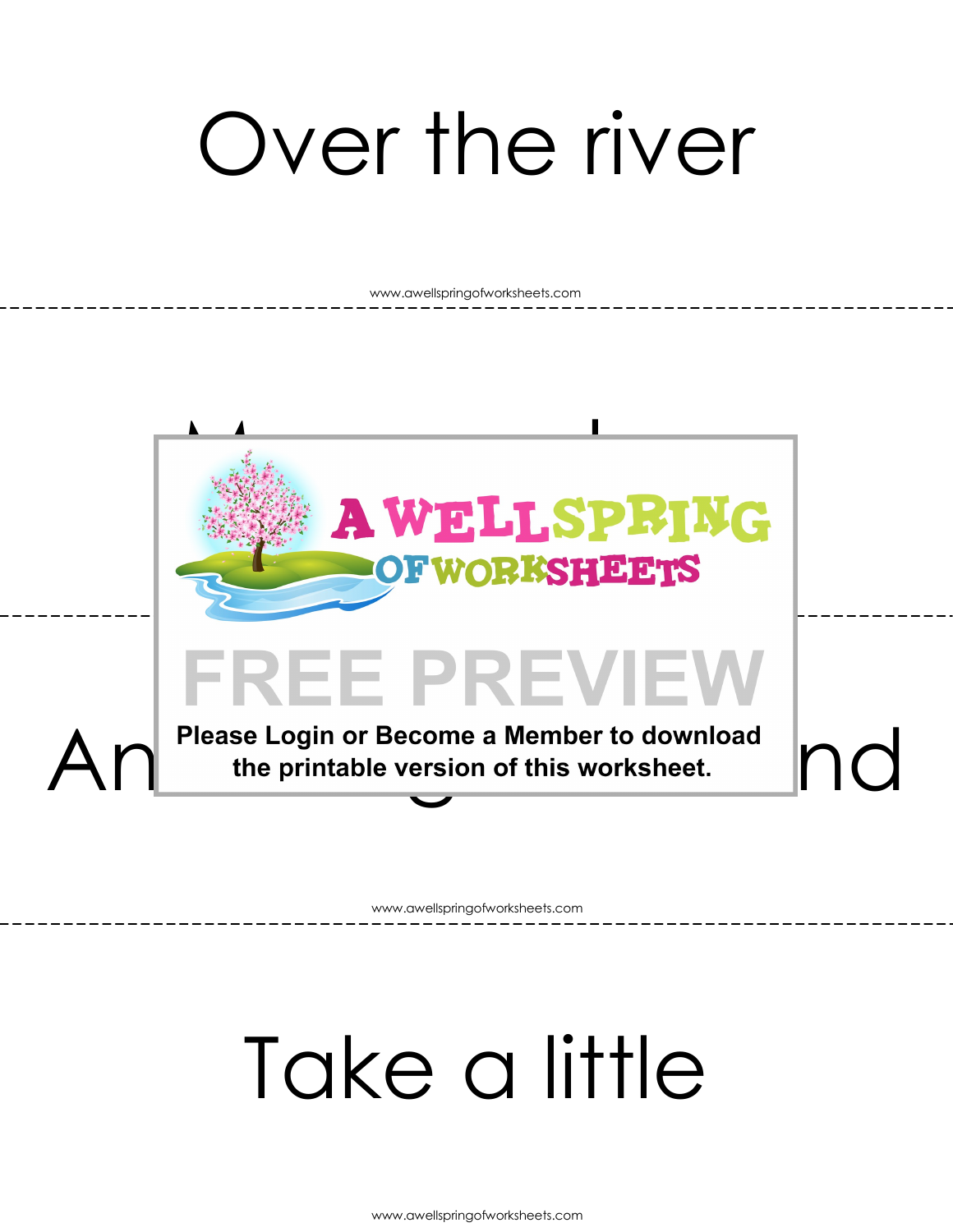## Give it back.

www.awellspringofworksheets.com



www.awellspringofworksheets.com

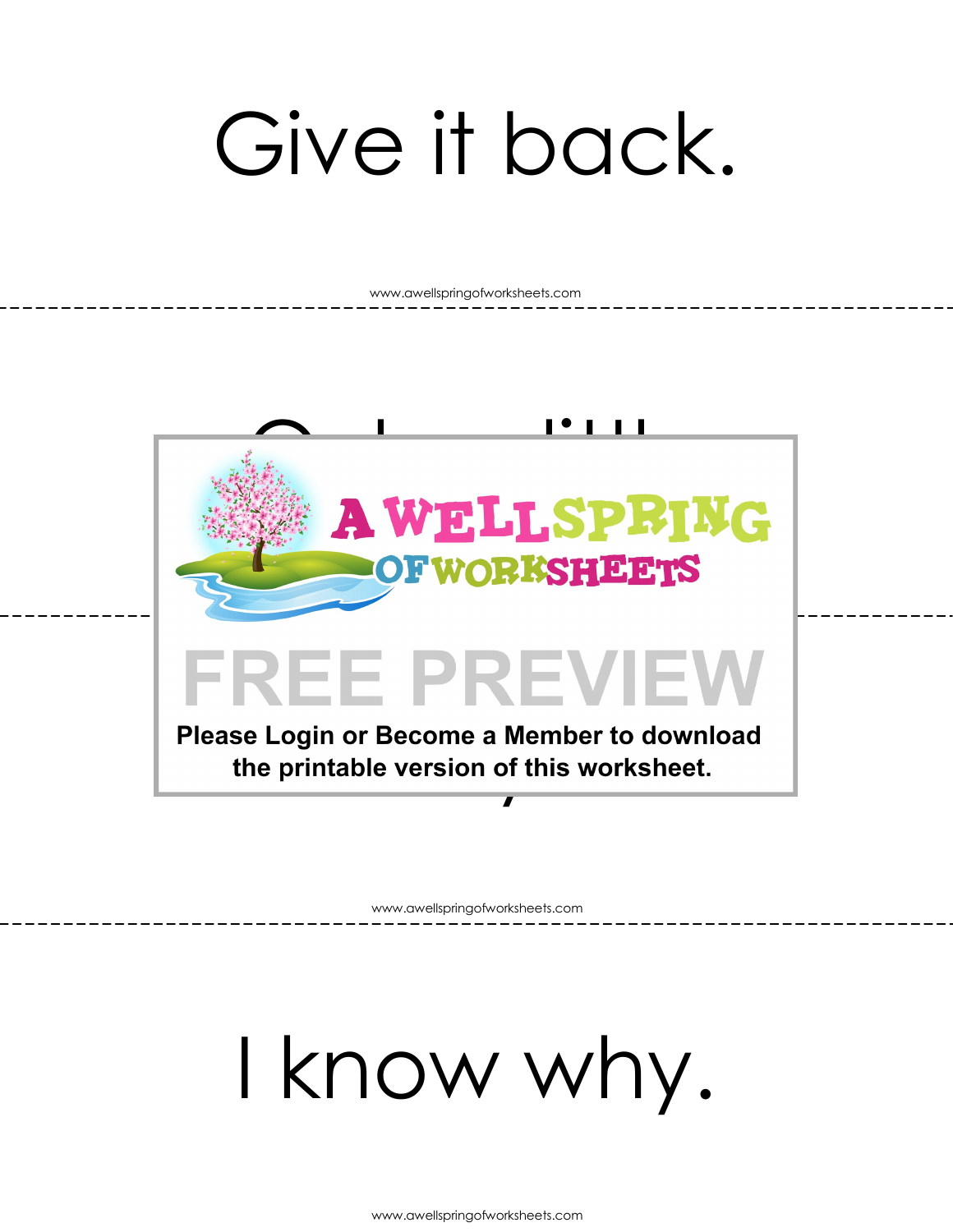### Three years ago

www.awellspringofworksheets.com



www.awellspringofworksheets.com

#### After the game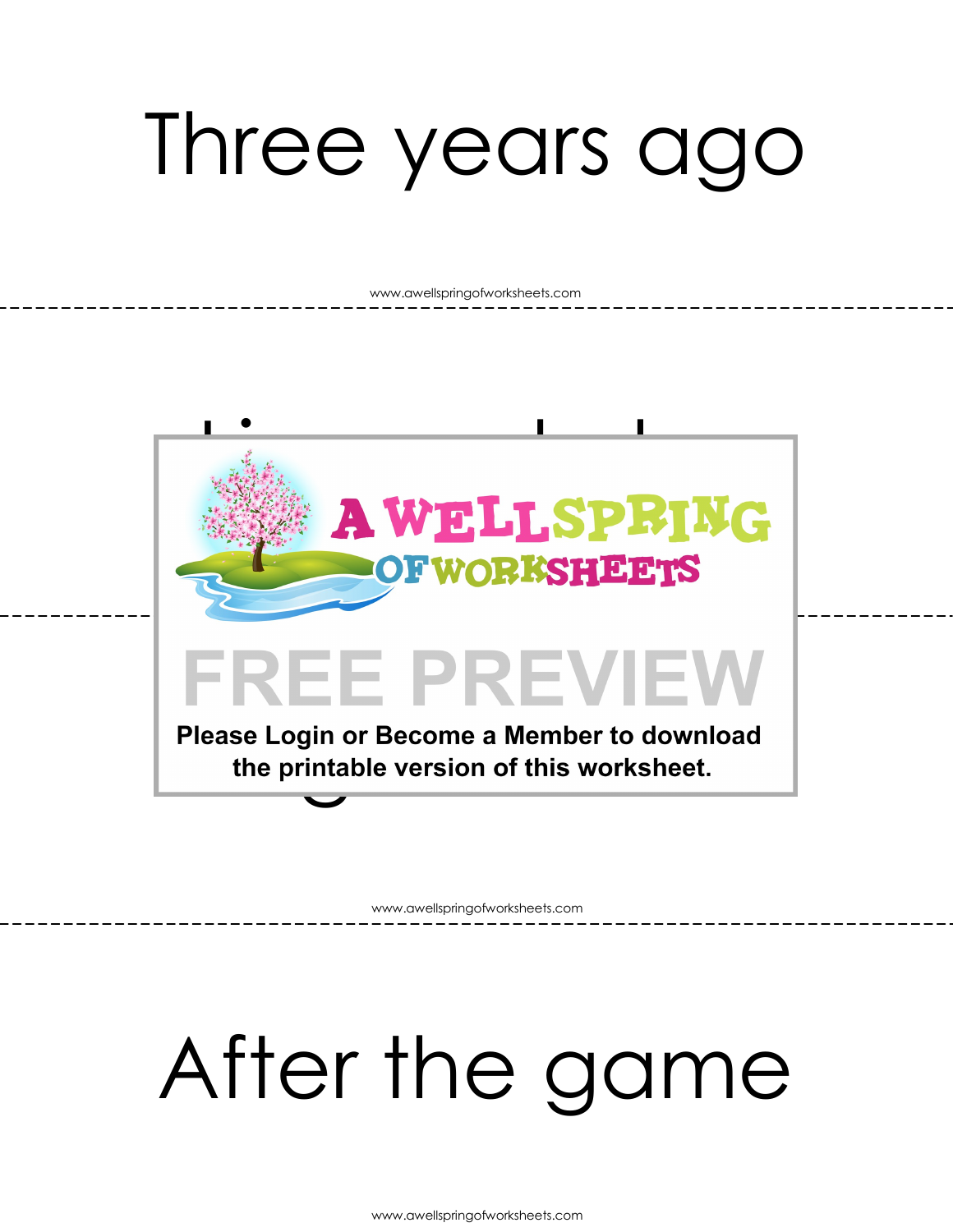## Most of the animals

www.awellspringofworksheets.com



www.awellspringofworksheets.com

### My last name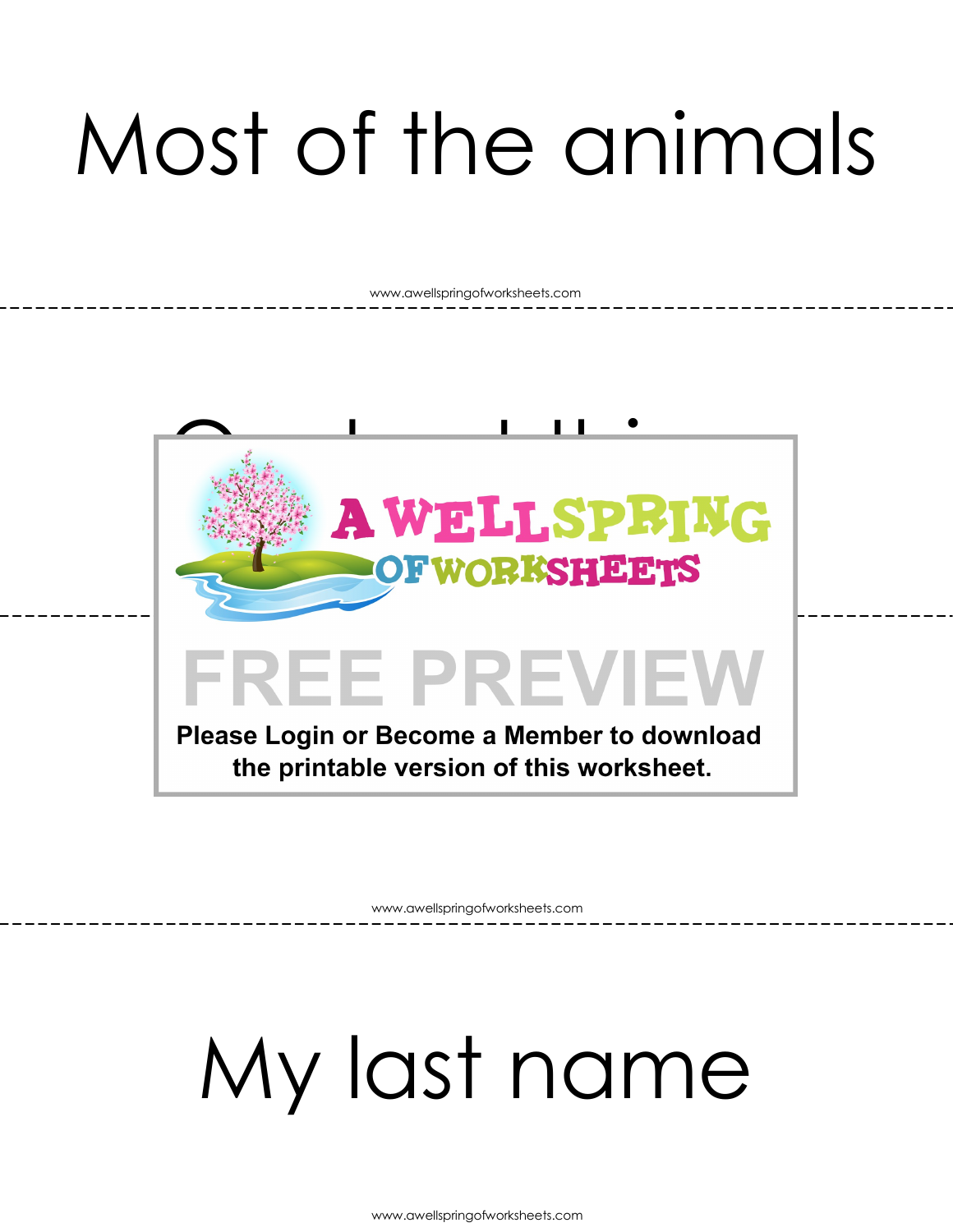# That's very good

www.awellspringofworksheets.com



www.awellspringofworksheets.com

### Where are you?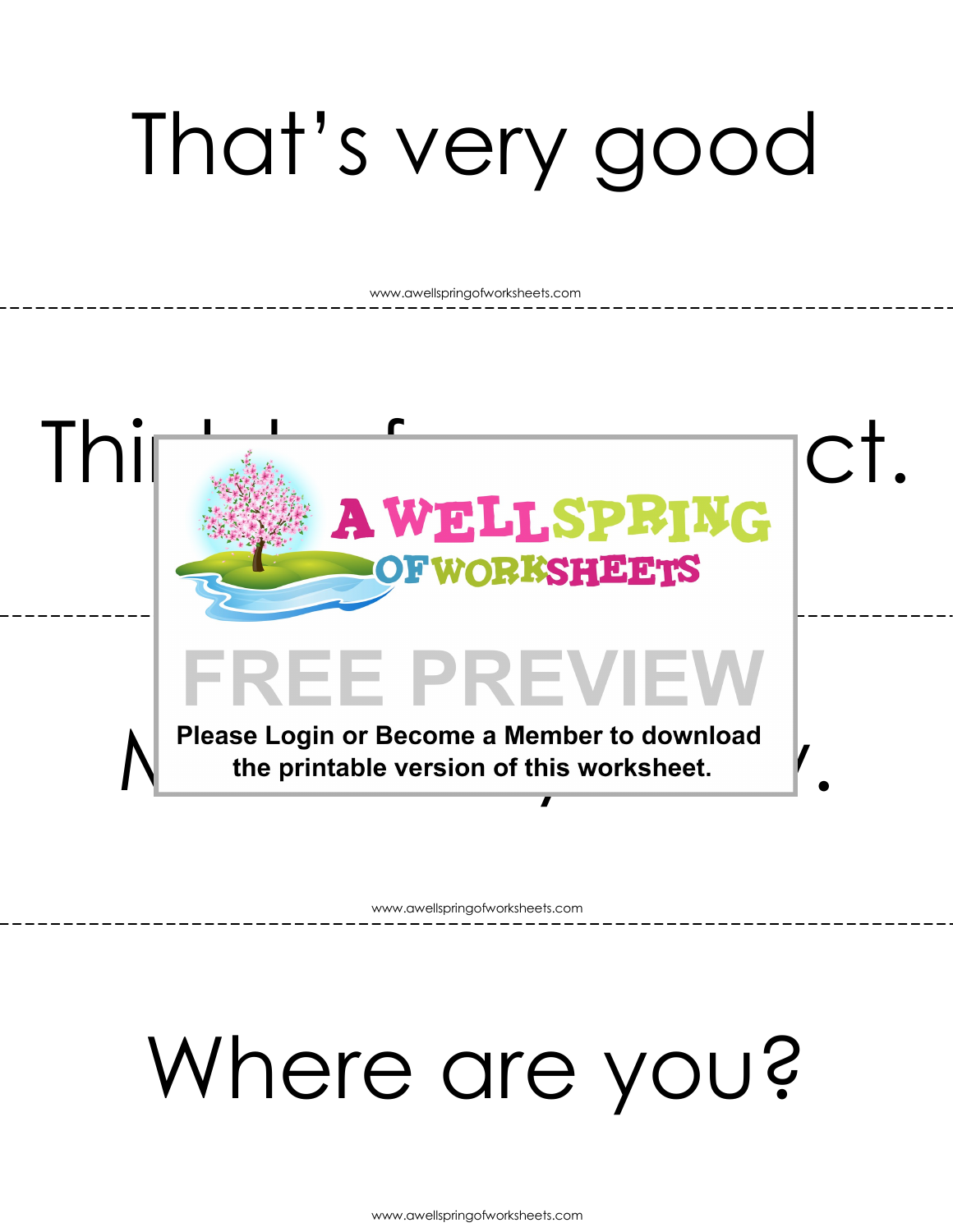### I need help.

www.awellspringofworksheets.com



www.awellspringofworksheets.com

## Through the line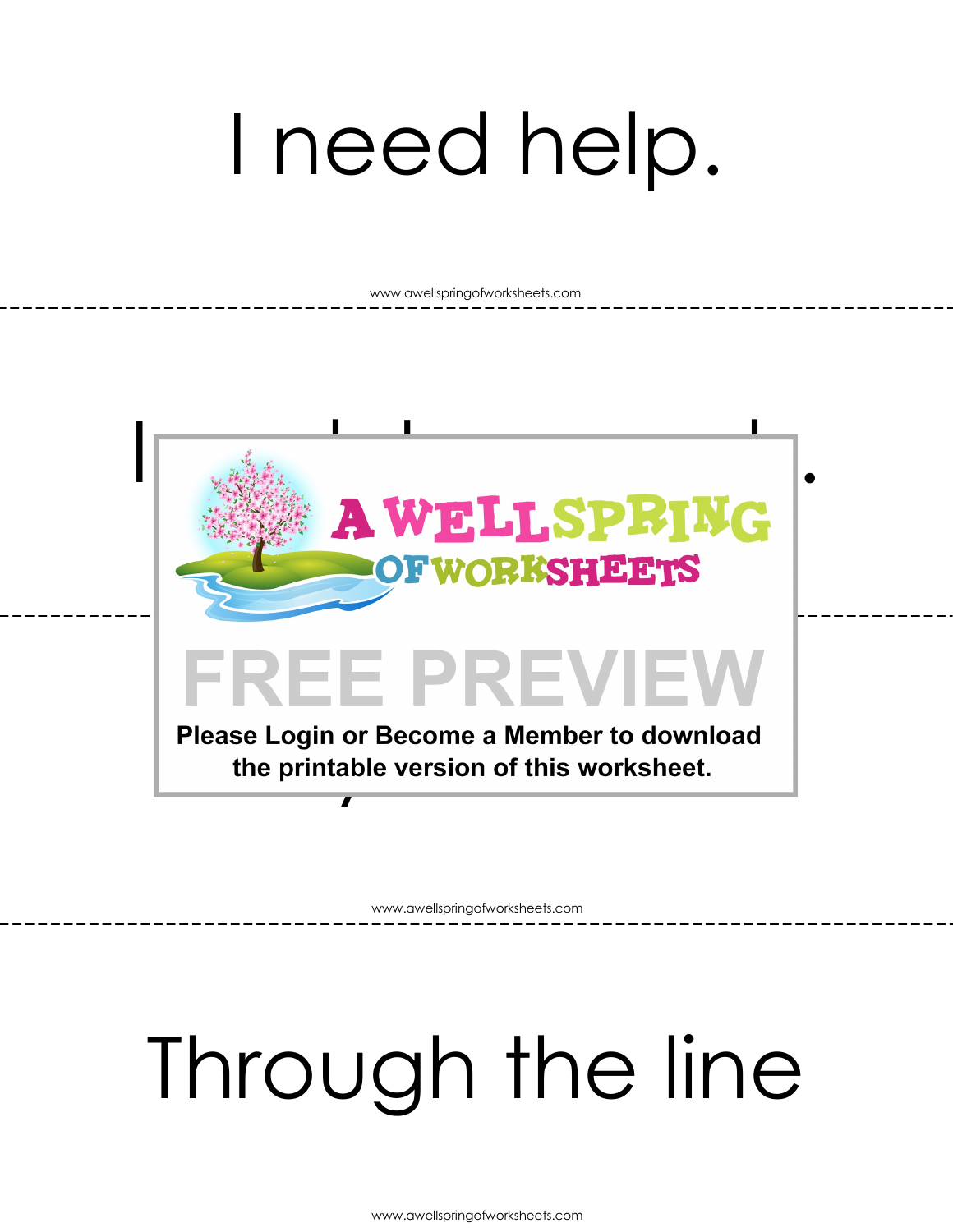# Right now

www.awellspringofworksheets.com



www.awellspringofworksheets.com

### Tell the truth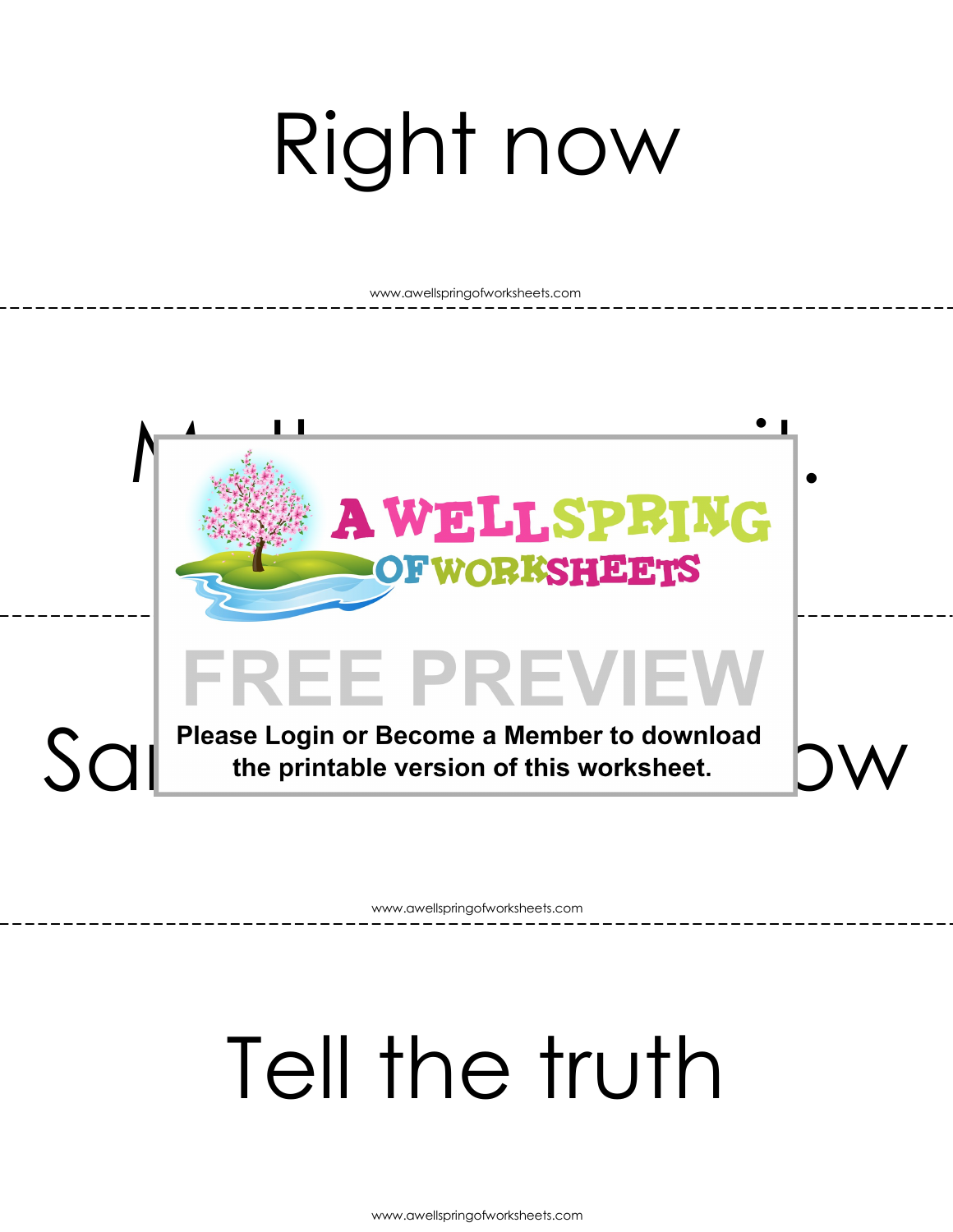## A little boy

www.awellspringofworksheets.com



www.awellspringofworksheets.com

### We want to go.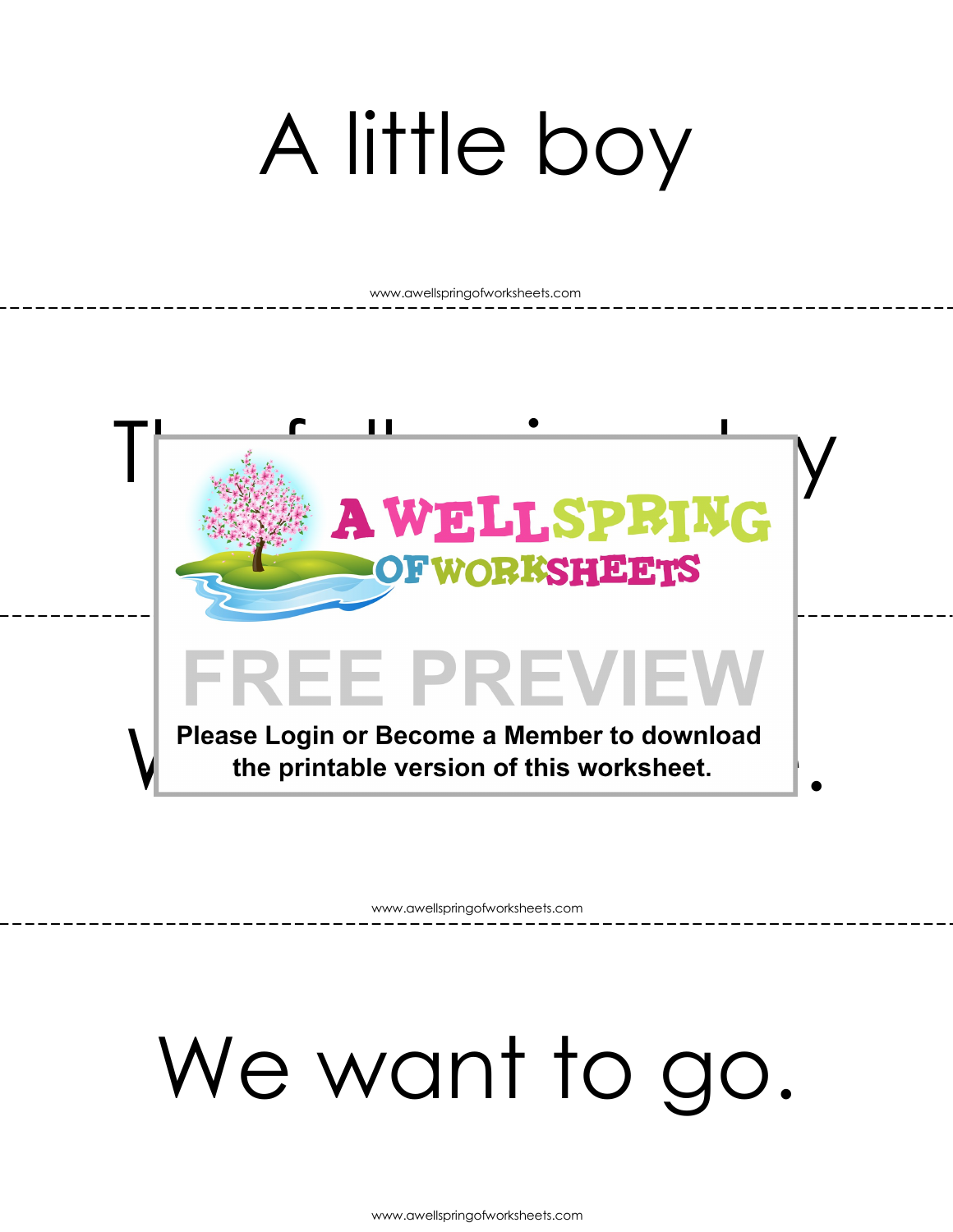## Show us around.

www.awellspringofworksheets.com



www.awellspringofworksheets.com

## Another old picture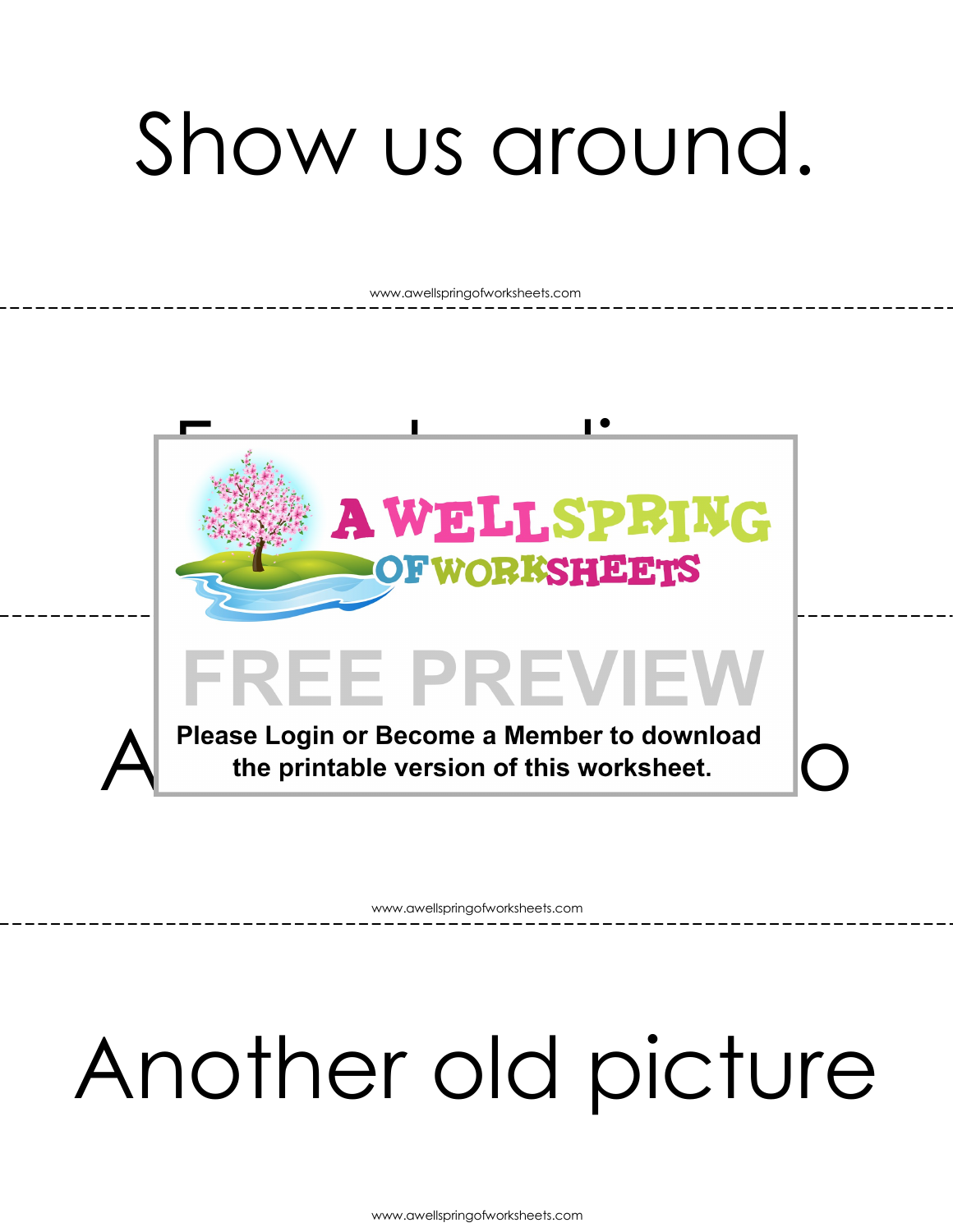### Write one sentence.

www.awellspringofworksheets.com



www.awellspringofworksheets.com

## Where does it end?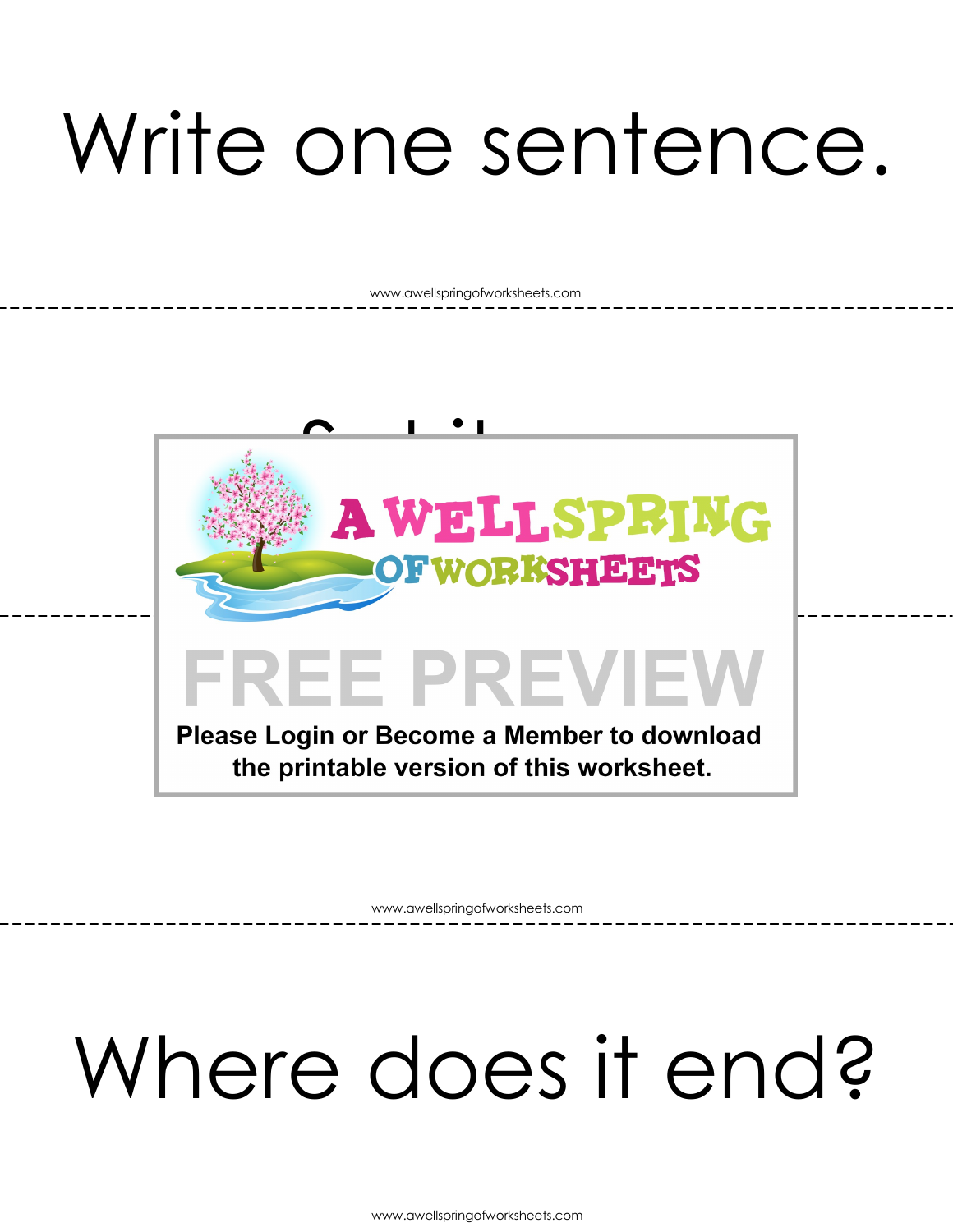## I don't feel well.

www.awellspringofworksheets.com



www.awellspringofworksheets.com

#### Read the sentence.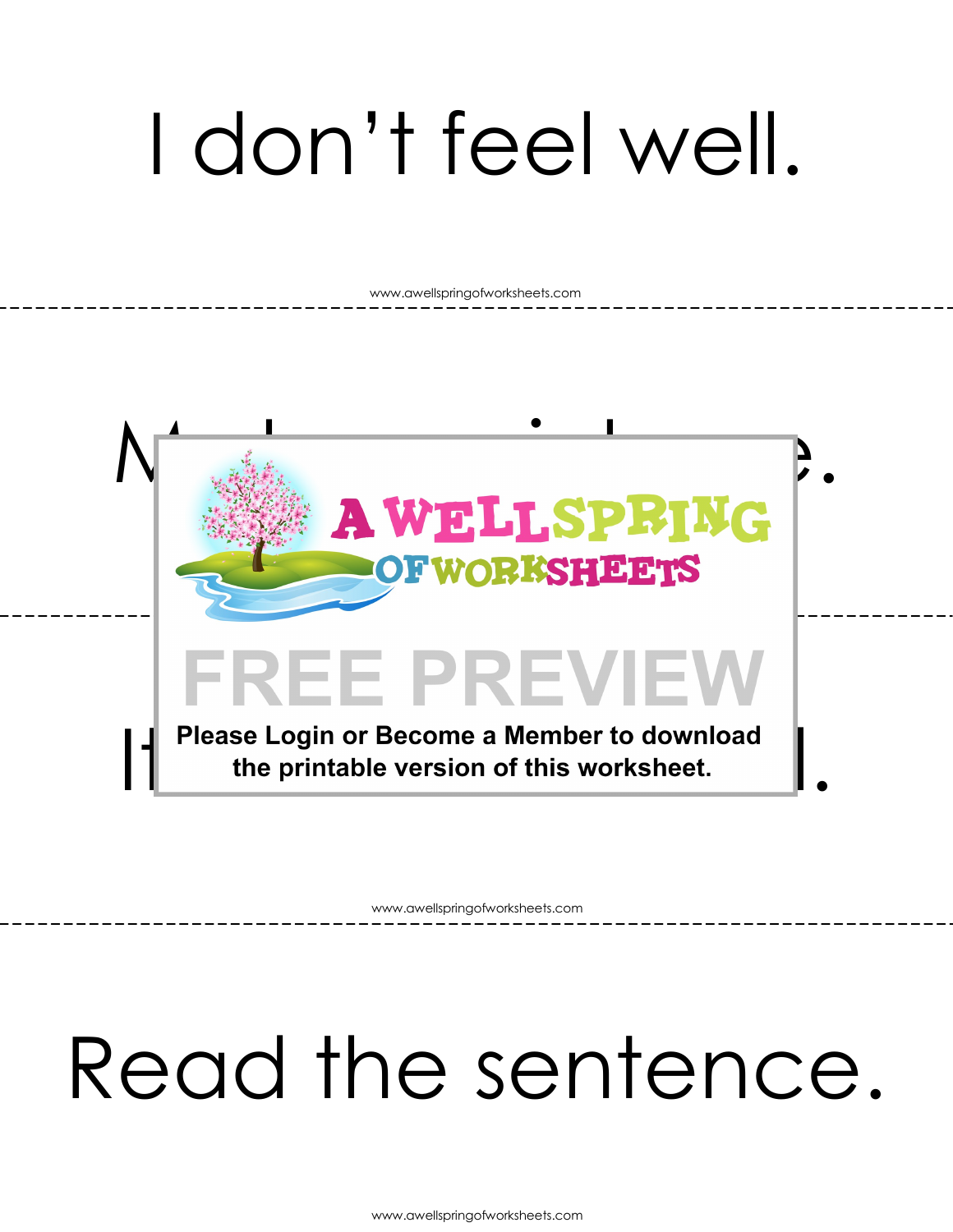## This must be it.

www.awellspringofworksheets.com



www.awellspringofworksheets.com

#### The men asked for help.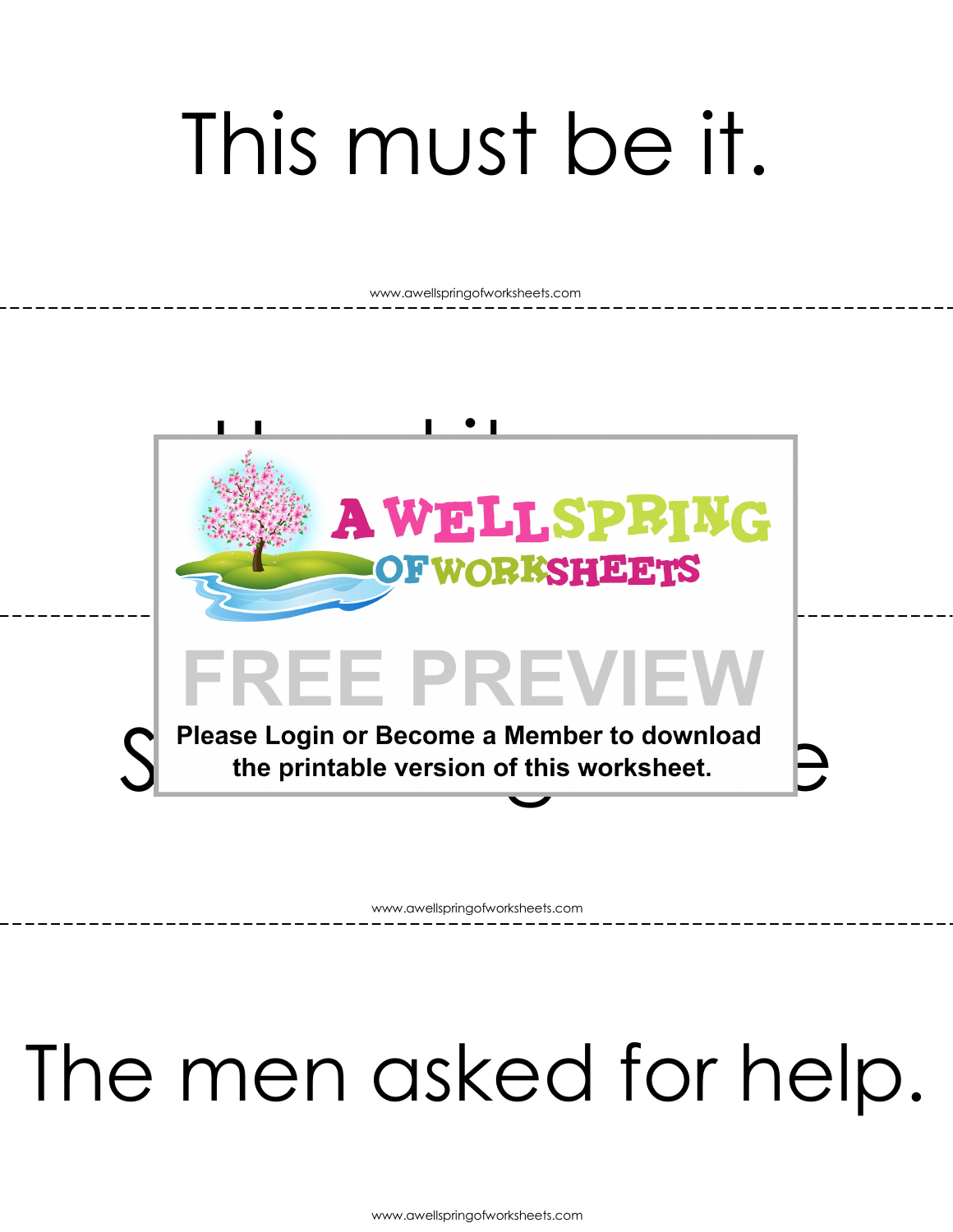## A different land

www.awellspringofworksheets.com



www.awellspringofworksheets.com

#### Because we should.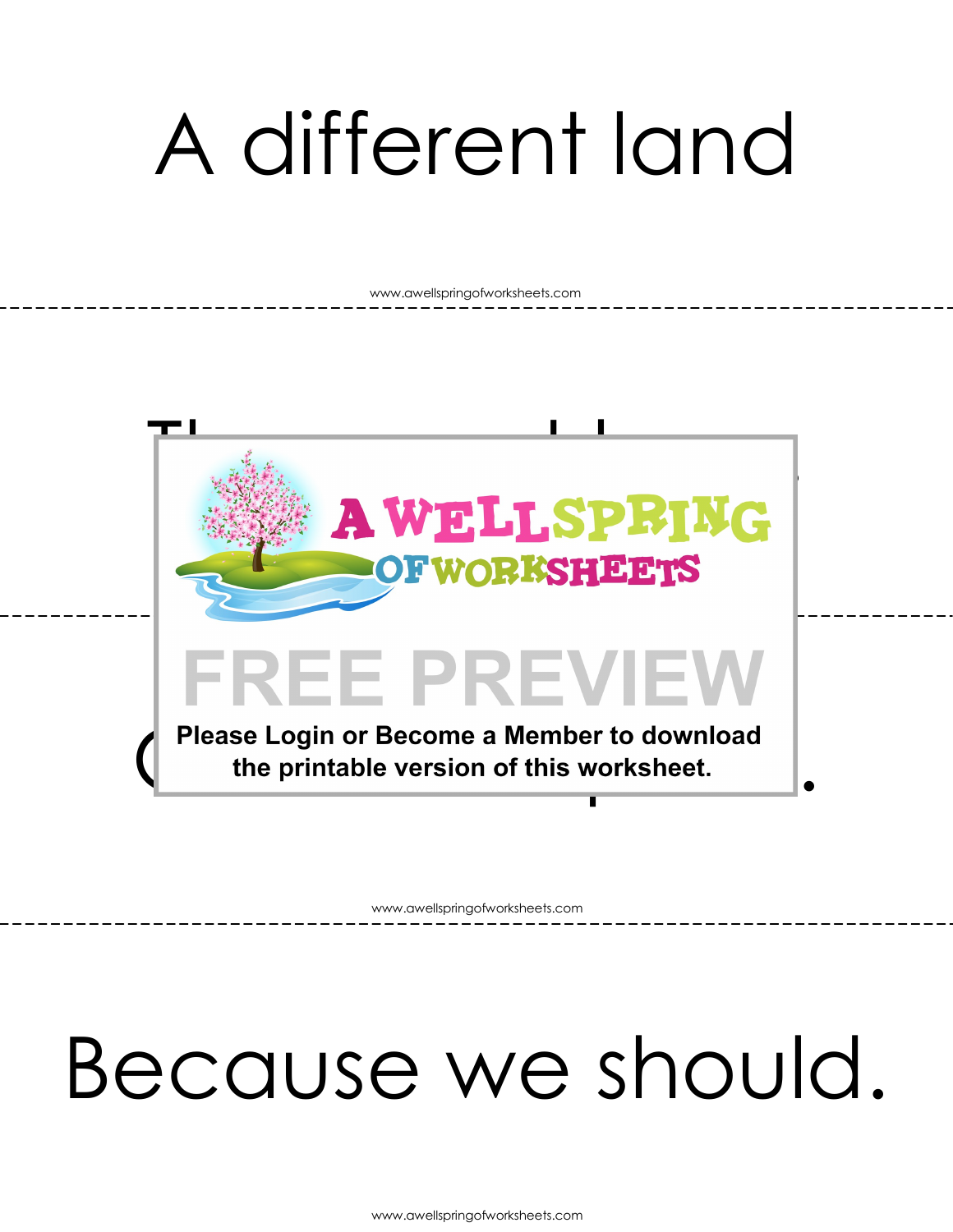## Even the animals

www.awellspringofworksheets.com



www.awellspringofworksheets.com

### We found it here.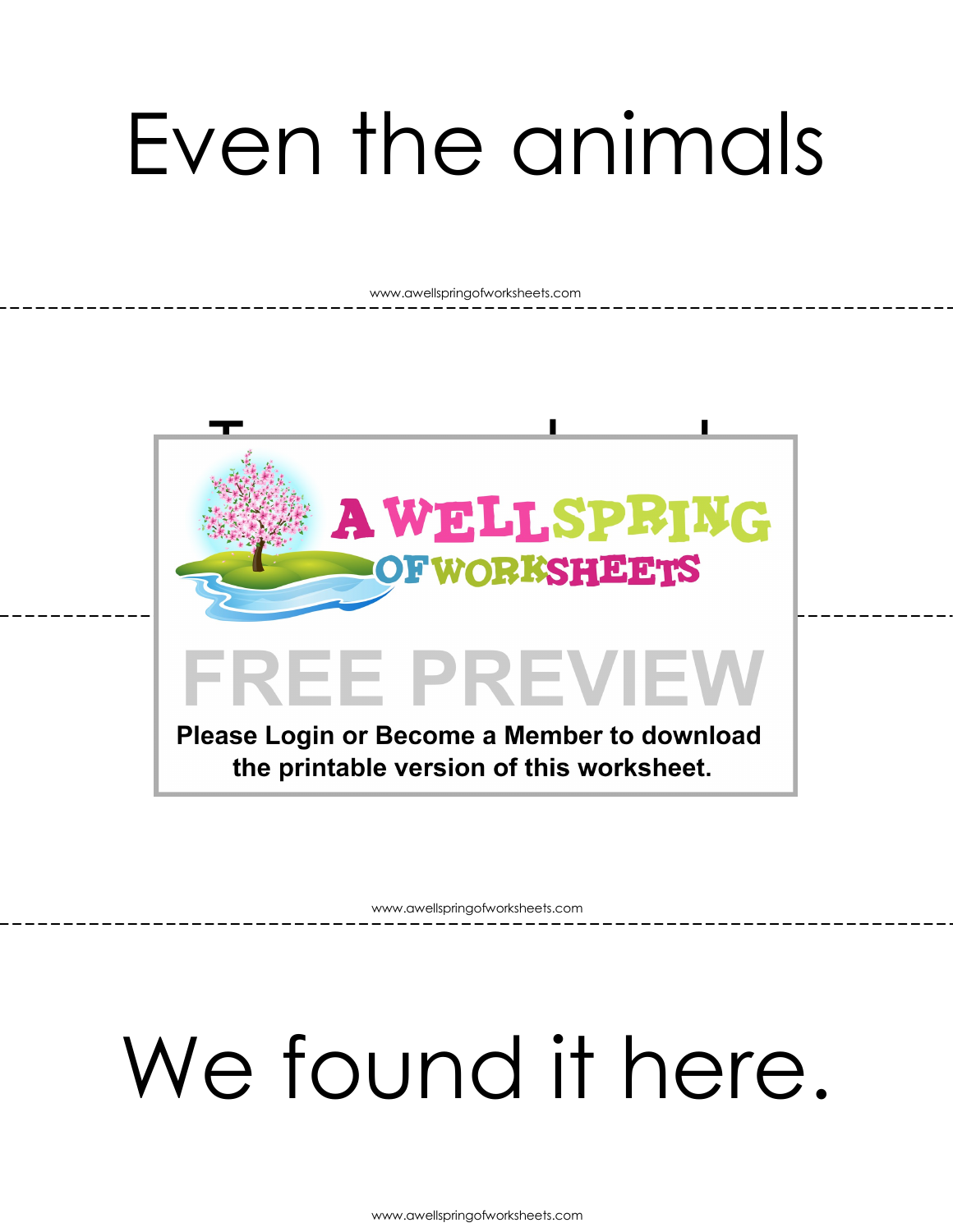# Study and learn

www.awellspringofworksheets.com



www.awellspringofworksheets.com

### The good American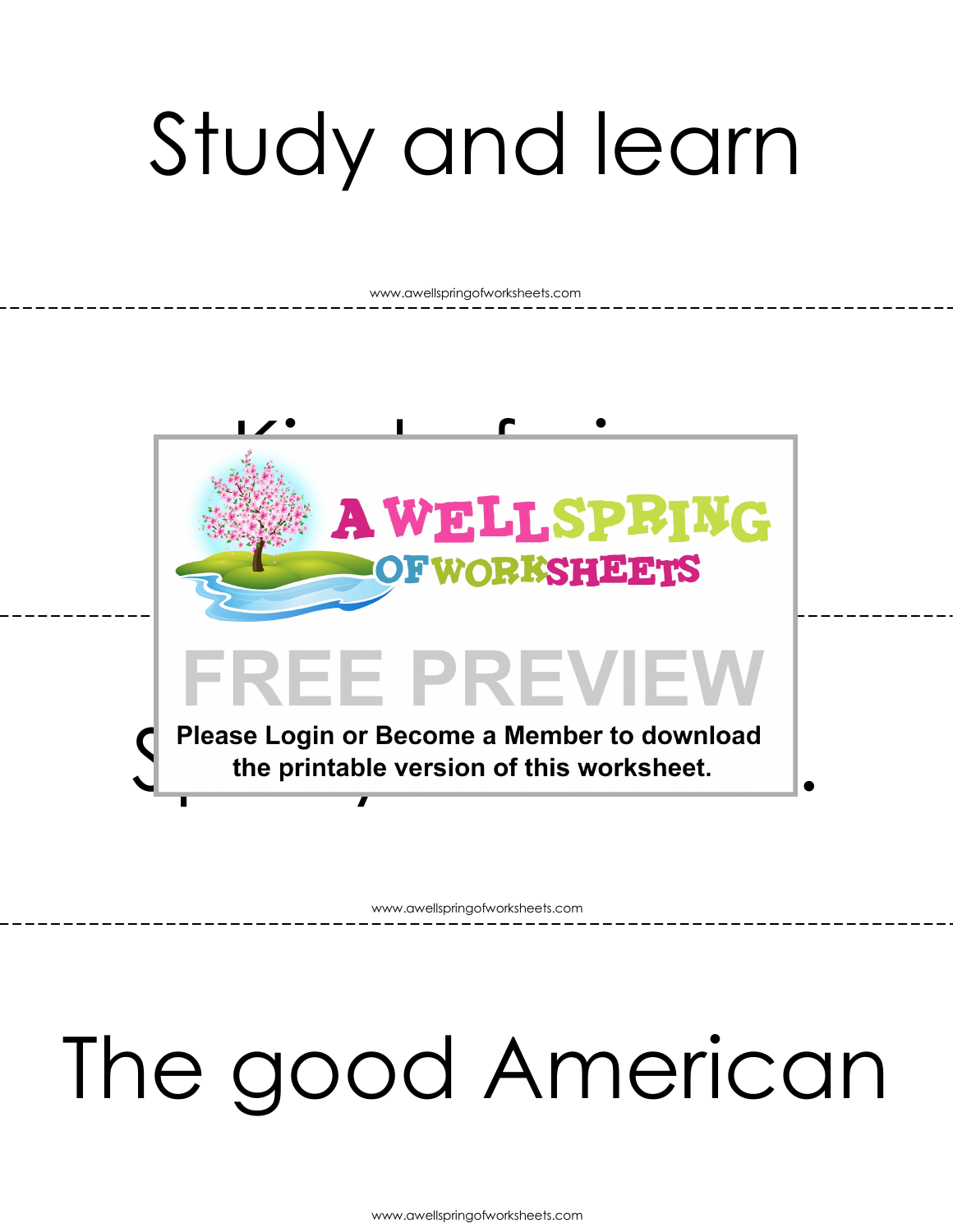# Change your clothes

www.awellspringofworksheets.com



www.awellspringofworksheets.com

### Give it away.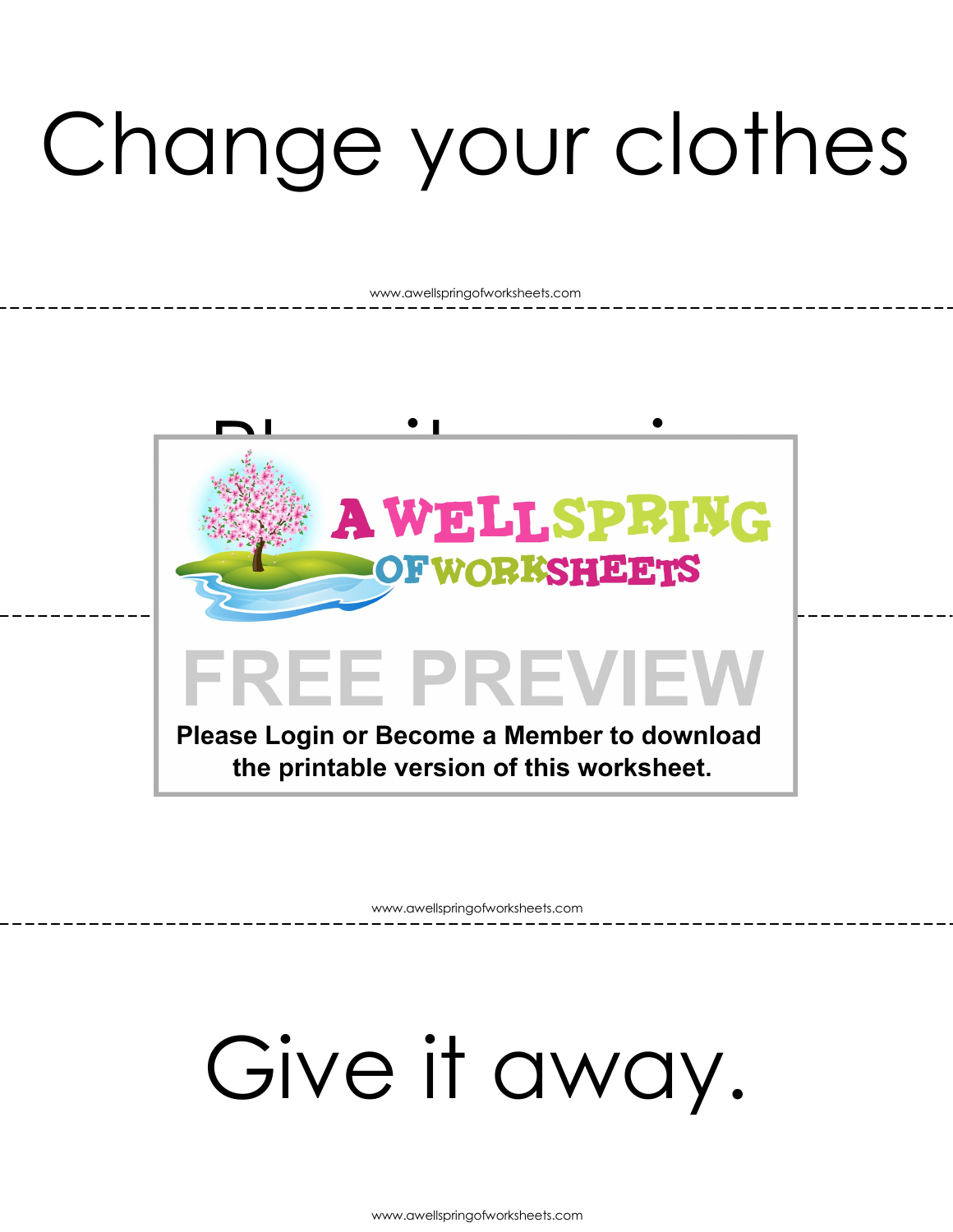## Answer the phone.

www.awellspringofworksheets.com



www.awellspringofworksheets.com

## Read my letters.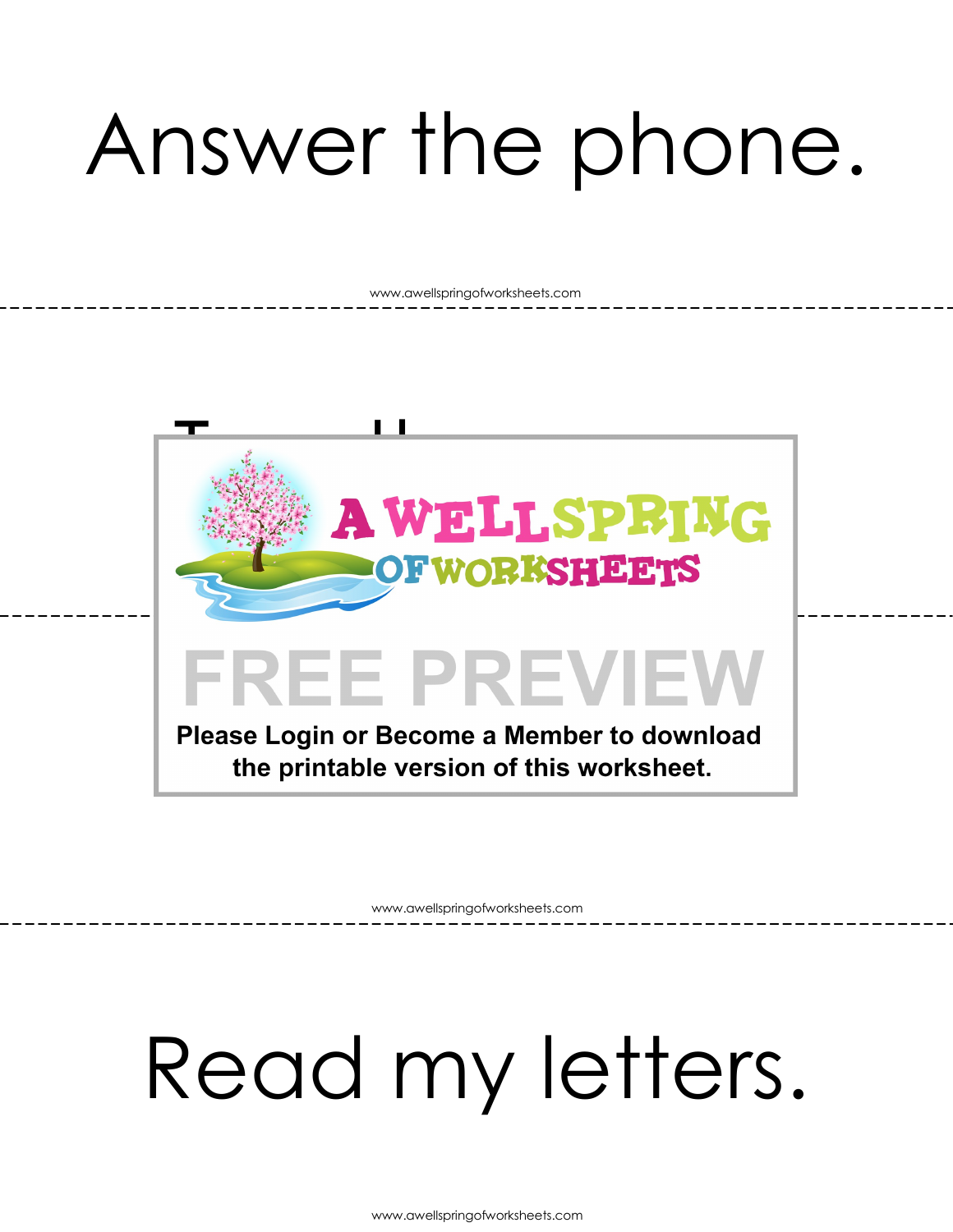## It's still here.

www.awellspringofworksheets.com



www.awellspringofworksheets.com

# I study in school.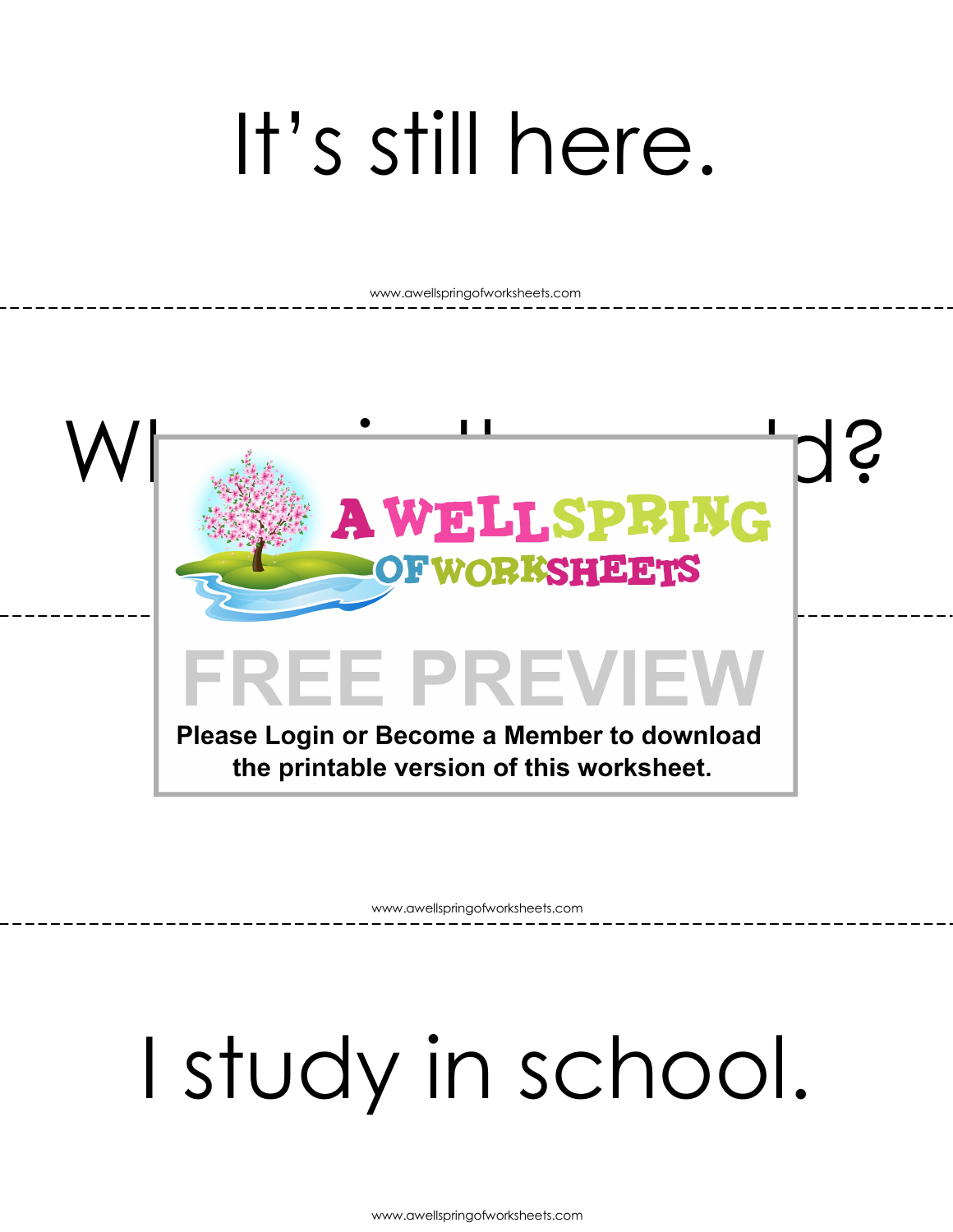## I'm an American.

www.awellspringofworksheets.com



www.awellspringofworksheets.com

## Right now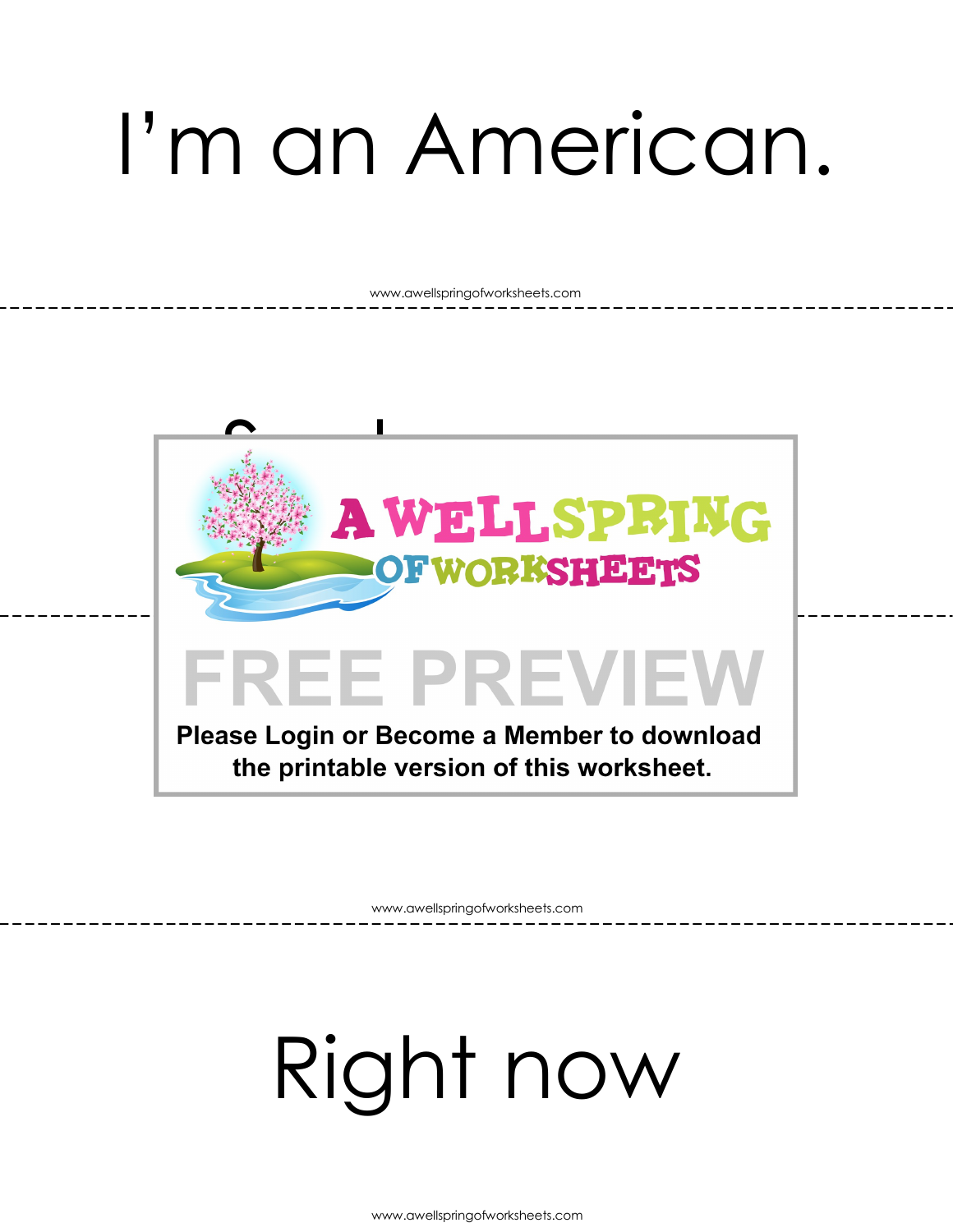## It's a small world.

www.awellspringofworksheets.com



www.awellspringofworksheets.com

### Around the clock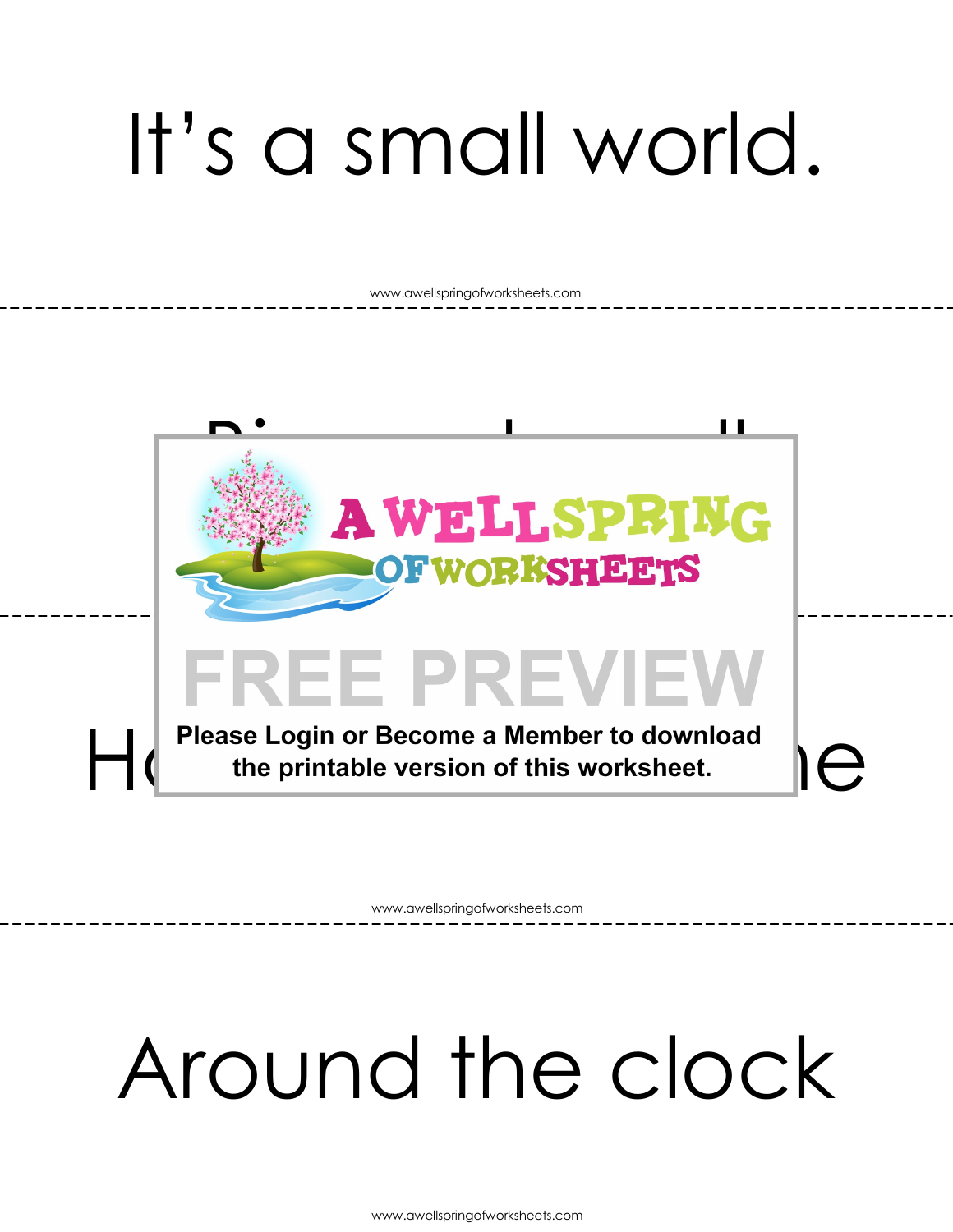## Show and tell

www.awellspringofworksheets.com



www.awellspringofworksheets.com

### Good and plenty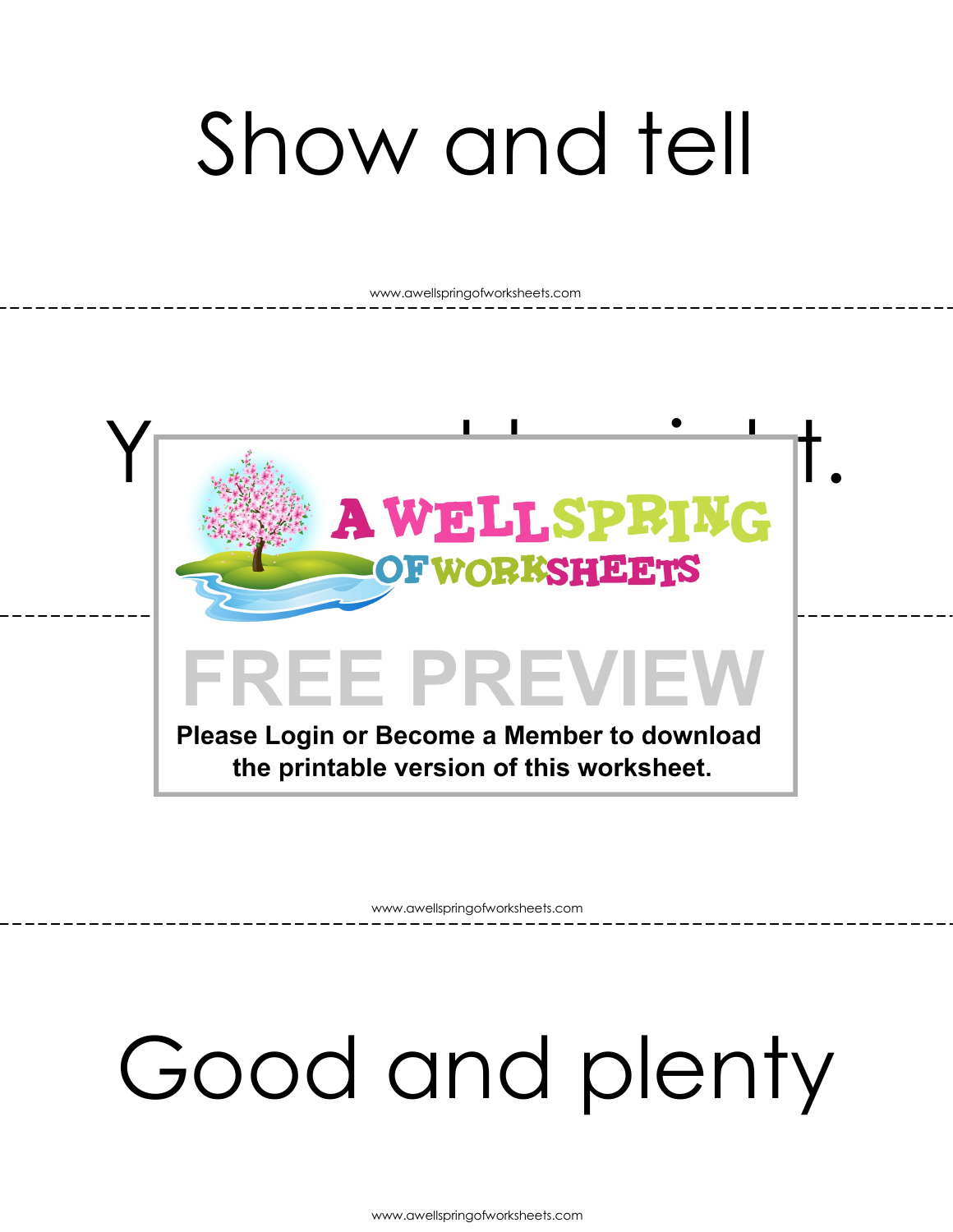## Help me out

www.awellspringofworksheets.com



www.awellspringofworksheets.com

### Good things